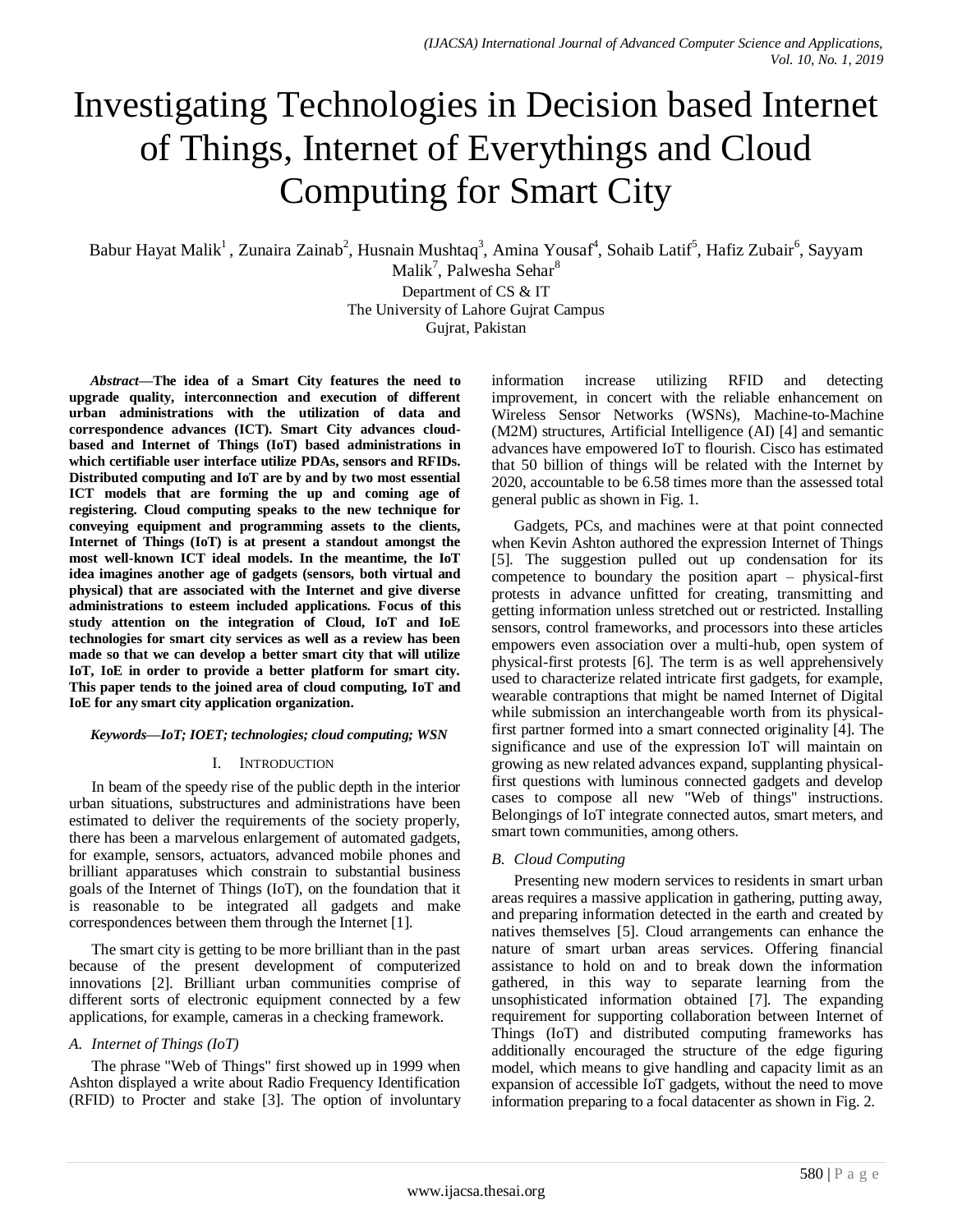

Fig. 1. (The IoT Connectivity)[3].



Fig. 2. (The Technical Architecture of IoT)[4].

The union of IoT, edge, and distributed computing requires an osmotic administration of services and micro services. Crosswise over various frameworks, where assets are progressively sorted out and relocated by the fundamentals of various foundations (e.g., load balancing, reliability, availability) and applications (e.g., detecting/activation capacities, setting mindfulness, district, Quality of Service (QoS). Osmotic registering empowers micro service and asset arrangement instruments, together with consistent movement of services that adjust their conduct as indicated by asset accessibility [2].

The face of that the idea of Internet of Everything rise as a characteristic improvement of the IoT development and is to a great extent connected with Cisco's strategies to start another advertising area, IoE includes the more extensive idea of availability from the viewpoint of present day network innovation utilize cases [8]. IoE involves four key components including a wide range of associations possible:

- People: Considered as end-hubs associated over the web to share data and exercises. Illustrations incorporate interpersonal organizations, wellbeing and wellness sensors, among others [6].
- Things: Physical sensors, gadgets, actuators and different things creating information or accommodating data from diverse sources. Illustrations integrate smart enclosed regulators and contraptions [8].
- Data: Raw information broke down and handled into valuable data to empower clever choices and control systems. Cases incorporate temperature logs changed over into a normal number of high-temperature hours every day to assess room cooling fundamentals [9].
- Processes: Leveraging network among information, things and individuals to include appreciate. Illustrations incorporate the utilization of smart wellness gadgets and informal communities to promote important social insurance offerings to planned clients [10].

IoE builds up a winding up to-end biological system of network including advancements, procedures and ideas utilized over all availability utilize cases [11]. Any further arrangements, for example, Internet of Humans, Internet of Digital, Industrial Internet of Things, correspondence innovations and the Internet itself – will in the long run constitute a subset of IoE if not considered in that capacity as of now.

# *C. Smart Cities and IOT*

Smart citizens, smart energy, smart buildings, smart mobility, smart technology, smart healthcare, smart infrastructure, smart governance and education. The smart city is getting to be quicker witted than in the past because of the present extension of advanced trends. Smart urban communities comprise of different sorts of electronic device connected by a few applications, for example, cameras in an observing framework, sensors in a transportation framework, etc. Moreover, use of individual portable devices can be spread [11][12]. The smart city vision includes improving personal satisfaction by picking up information understanding from interconnected sensors, gadgets and individuals as shown in Fig. 3 [13] continual urban issues like security, dissipate administration and movement can be tended to by utilizing information to pick up efficiencies; however to do this the greater part of the information needs some place to go where it can be effectively gotten to and utilized by all partners, both private and governmental.

The two famous corporations IBM and Cisco used this term to give the concept of connected and computerized cities. The most important component of smart cities is the Information and Communication Technology chains. In the early 1990s, the debates on urban politics resulted in the progress of the concept of smartness. It is a model derived from another related concept, called "smart growth" which is a North American idea created by "New Urbanism" movement. The ideas of "smart growth" and "smartness" are strongly associated to the questions of economic environment and social justness.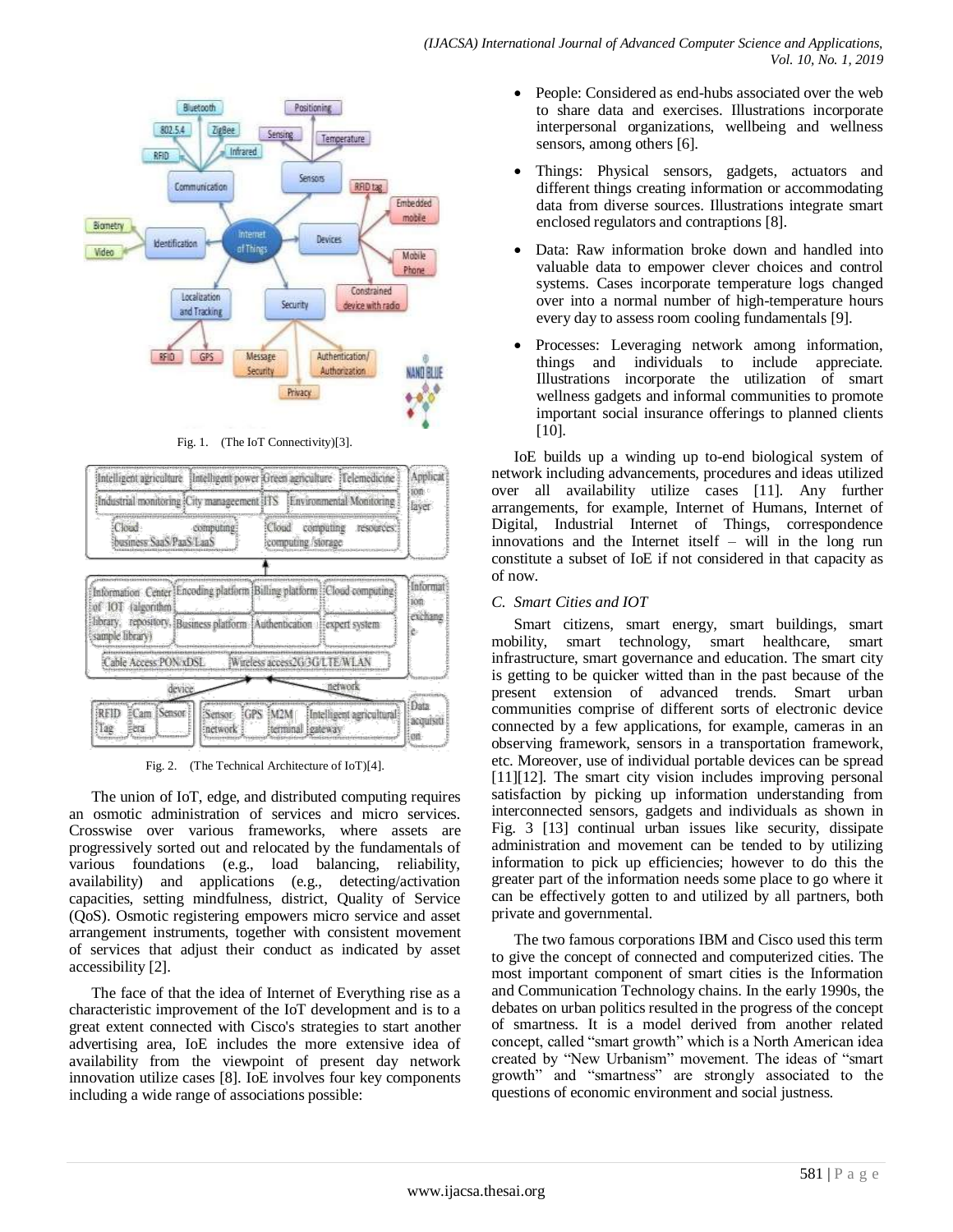

The idea of "smartness" is generally related to the concept of "smart growth" because it has a practical and realistic breadth. But, there is a huge difference between these two terms. A lot of cities use the term "smart" in their policymaking plan. The term "smart" in the policy making plans of cities means either expansion or contraction. The term "smart" is related to good practices while the "smartness policy" is linked to the special and sectorial areas [14].

There is a problem with the use of the term "smart cities", because it has different meanings. To some people it may mean the innovation in the technologies used in the cities and the betterment of living standard through ICT [15]. And to some people it means the use of technologies for better governance and for solving the social and environmental problems. Regardless of what it means to different people (whether it means industrial revolution to people or it means a better, technological and digital environment) a smart city must be a place where people can live easily, it must be socially comprehensive, and it must take care of the happiness, comfort, security, safety health and all other interests of its citizens.

# *D. Cloud Support Data Management Infrastructure for Upcoming Smart Cities*

People living in the cities and enjoying the benefits of the technological advancements now wish to access their belongings and the facilities available in the cities all the time. To provide this facility to the people, cloud based services can be used. Because for providing the citizens with this kind of facilities, such a system is needed as can deal with the continuously growing city data, need for applications, processing capabilities for large data and application, and can store, share and transfer the data and information easily [6].

But, the processing of such a huge amount of data (big data) has the issues regarding cost and scalability [7]. By cost it mean not only the cost of processing, but also the cost that will incur on the transfer of such capacious data. One solution to this problem is to divide the process into four different levels i.e. replication, partitioning, caching and distributed control, just like Google and Azure are doing.

Whatever is left of the paper is sorted out as takes after. This area exposes the idea of IoT. Then it talks about purposed methodology and related work. At long last, it displays the conclusions and distinguishes open research difficulties to build up an IoT based disaster flexible correspondence arranges.

This paper discusses the latest research based on IoE technologies with the objective to classify them into a list of major requirement recommendations for building smart city systems. In this paper a review has been made so that can develop a better smart city that will utilize IoT, IoE in order to provide a platform that will be better for smart city [13]. Furthermore diverse technologies are compared to investigate technological framework in IoT, IoE and smart city in Table 1. Moreover it also gives a review on recent literature review so that can find out the optimized technology for smart city services. Study analyze the IoT and IoE in administrations however the IoE is more solid and effective for the time being a day's smart city chosen for the practical implementation of the smart city. Finally section vii, viii describe the comparison and conclusion. The expression or title "smart city" was created in the United States of America.

# II. LITERATURE REVIEW

Smart city notion leave a noteworthy impression on the growth of nations. It enhances the strength of societies in order to take quick and effective decisions at the right time. Internet of things (IoT) appeared as a promising technology that link smart devices to address with social challenges and also assist big data analytics aimed at creation of smart cities worldwide.

The following section provides an overview that has been made of the work of recent researchers for smart cities by using IoT generated big data analysis.

In this article [14], recent literature was reviewed to explore the exceptional characteristics, components and features of the IoT based system. As it is known that the exertion of IoT infrastructure may facilitate number of opportunities, therefore utmost research motivations are defined at first and then expedient applications are bounded. This paper also explained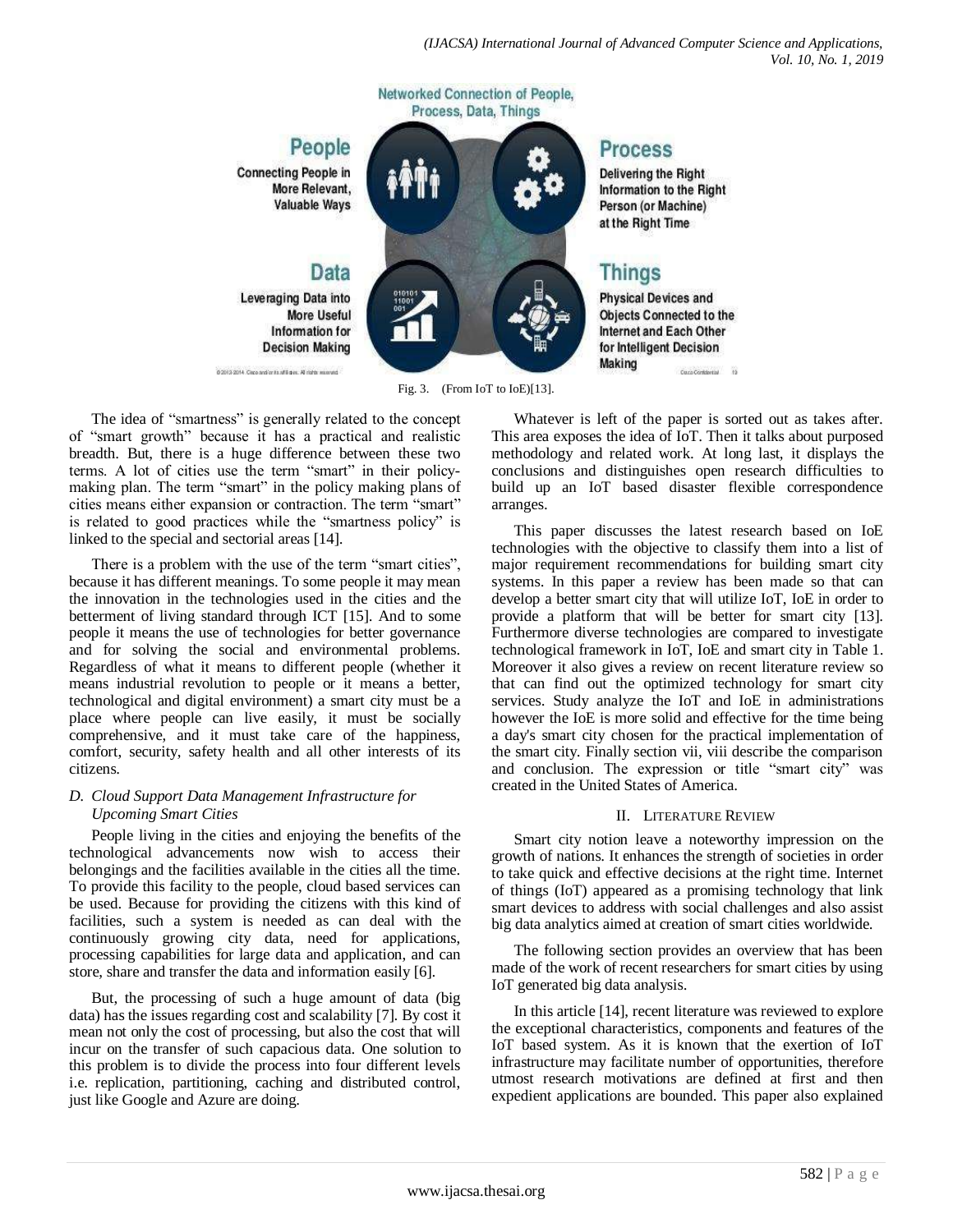the ways regular actions can be established and heightened by employing IoT. The challenges that emerge in implementation of IoT based system for smart cities were also comprehensively defined. Moreover, a mechanism is also provided to overwhelm few of the fundamental threats such as confidential rights of the residents.

This article [15] presents essentials of a smart city as far as definitions, principles and suggestions. To comprehend the significance of a smart city, all attributes and features are portrayed in a basic way. As smart city idea arise as an application area of IoT among different ideas that take advantage of Inter Computing Technology (ICT) in urban states such as innovative city, green city, ecological city, and intelligent city etc., smart city emerges inferable from its comprehensive perception. The literature discussed in this paper recognized that the acknowledgement of a smart city extremely builds upon information handling, pervasive approachability and platform dependent interoperability between devices.

The author in [16] presents a brief overview of the applications of IoT that are using in different departments of a smart city. The author proposed an IoT based model for smart street lighting system that will alter the intensity of light as indicated by needs or as per time. The projected framework takes advantage of sensors in order to identify human activities inside some characterized scope of light. If there is a human activity within that particular defined range then the lights gets turned on automatically, otherwise it stays off.

In this article [17] a systematic literature review (SLR) based on the previous literature and Indonesia's legal foundation, was directed to figure out what services are extremely required in improvement of a smart city development. The author, in this paper attempts to locate common and generic facilities for developing a smart city in Indonesia by conducting Synthesis research. This study too denotes a general guideline for Indonesian government to develop a smart city in Indonesia. The results of this study reveals that the smart city consists of different services, will proceed together so that to progress the value of the life of community as well as information technology will grow up as a tool to govern the realization of service endowment and the management will act as a supervisor intended for the employment of smart city.

The author in [18] gave a comprehensive review on an urban IoT, named "Padova Smart City" that has been recognized in the city of padova, made conceivable by the meeting up of various gatherings, for example district of padova supported the project. The major aim of this project was to indorse early open data implementation and ICT solutions for public administration. The target application comprises of a framework that would accumulate the conservational data and then monitor the community street lighting through the use of wireless nodes. The application armed with different types of sensors have been set on the street light poles and is associated with the internet through an access element which is utilized for sending data.

The author in [19] discuss about the behavior of smart city in combined system of urban infrastructure management. An

IoT centered System designed for smart cities is presented, called "SIGINURB". The idea behind this system is to construct a scope of requests that offer novel facilities to students, employees, public and business administration in the University of São Paulo, educating their personal satisfaction. "SIGINURB" is an infrastructure whose main aim is to enhance the ease and value of life of the people of university São Paulo. This framework at first, coordinates with automatic systems to offer tangible verdict that encompass deliberate environment. This idea has been coordinating to redesign the ancient procedures like open lighting, power supply, dispensing water and observing the climate conditions. Furthermore, a number of various applications have also been identified and demonstrate the framework conducted in each circumstance.

The author in [20] investigate about the potential for Artificial intelligence (AI) that can handle IoT and big data and further cities using ML strategies to find the association among weather-based situations and short- cycling journeys in London. For a successful personalized service, it is important to appreciate the behavior of users for particular conditions and must have the capacity to accommodate services that well fit their needs. Four well known ML classification algorithms are used that were operated on the data taken from six datasets. Each classification algorithm were reliable and produce high accuracy results. The result of this study shows that KNN algorithms remained inappropriate for small computations. The reason behind this is that a lot of time is needed to properly educate the algorithm however decision tree algorithms was proved to be appropriate for those applications where accuracy was important. Moreover, the results indicates that a arrangement of ML, IoT and big data techniques suggest excessive prospective to creators of smart city knowledge and facilities.

The author in [21] considers application and prospects of exhausting the Cloud of Things (CoT) that supports fog computing in order to provide smart city services. All the concerns for employing such services, issues and challenges are identified in order to realize enhanced consumption of CoT in improving smart city services. Headed for exact and competent decision making meant for smart city services, CoT offers powerful cloud platforms to run, implement and back together online and offline smart city service optimization. By using CoT, Fog computing and other useful technologies, integrating services provide a lot of prospective to maximize services that may uplift the effectiveness and control of smart city services. However, the issues related to CoT architecture, strategy, security, confidentiality and suitable optimization techniques needs to be fixed in order to attain good results.

The author in [22] presents the implementation of IoT techniques for management of resources. To raise the efficiency of energy management of cities, different software solutions have been proposed. Energy management also involves immersive monitoring and estimation of energy information. Two distributed platforms are considered that are established to expand the energy management in smart cities.

The author in [23] tends to address the synchronized field of cloud computing and IoT for the deployment of any smart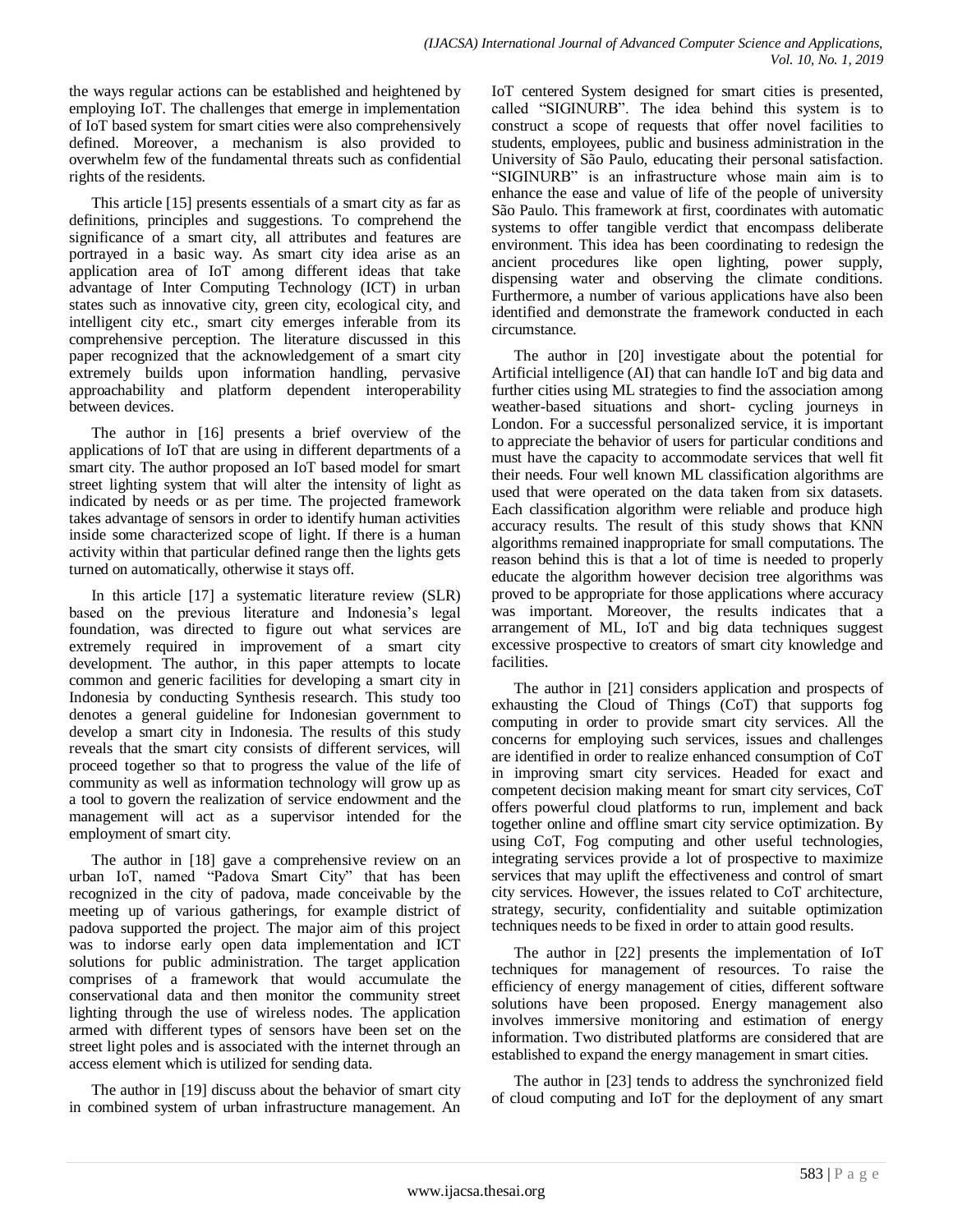city application. The characteristics of cloud platform that are mandatory for the development of any smart city and also the authentication of platform's capacity personalized to IoT functionalities using cloud middleware have been discussed. Dubai as a smart city is also talked about with nearly application – based situations launched by smart city enterprises. A study on the utilization of smart city cloud interoperability and connectivity has also been reviewed. This paper also proposed an IoT based framework for healthcare management systems.

The overall purpose of this paper [24] is to comprehend the ways through which smart cities may vary in context of its meaning, intensions and offerings. Several interpretations relating to the construction of smart cities have been discussed and thus a 3RC framework have been proposed that consists of Preventive, Contemplative, Rationalistic and critical schools, to fundamentally investigate different stages in the advancement of the field. This article [24] proposed and developed a smart city system, centered on IoT expending big data analytic techniques with sensor deployment and IoT based smart systems. Various smart systems generated data are acquired to provide real time decision making for smart cities .Using Hadoop network in real situation, complete architectural and execution model has been proposed.

The Hadoop network is all set to practice big data that would be produced via totally smart systems established in the city. Implementation phase comprises of different stages that begins after statistics creation and gathering, aggregation, categorization, sorting, preprocessing computing and finishes at decision making. The effectiveness in big data dispensation is accomplished by consuming catalyst over Hadoop. This method remains virtually executed and tested on real data. The estimation result shows that projected system is highly accessible and competent Section IV gives a comprehensive overview of methodologies regarding IOT and IOE as given below in Table 1.

## III. TECHNOLOGIES CHOOSEN FOR THE PRACTICAL IMPLEMENTATION OF THE SMART CITY CONCEPT

The population is growing rapidly in the urban areas. One of the reason why people prefer to live in urban areas or the reason of the urbanization is the availability and provision of all the basic facilities that are needed for today's life. On the other hand, digital devices, smart phones, sensors and cameras have been growing and improving very quickly over the past few years. So, the growth of population in the cities and the growth of digital devices gave birth to a unique idea of building smart cities. There was a huge potential for the business, if the citizens were provided with the facilities using all these devices and technologies. Also, the Internet has now made it possible to make all the devices part of a network. Gathering information, for example, of a public transport (e.g. current location, consumption of the parking places, traffic blockage, and traffic jams, etc.), and the correlated data (e.g. weather conditions, air contamination and noise pollution, toxic waste in the water, smog and energy consumption etc.)

has now become very easy as shown in Fig. 4 [21]. But, careful selection of the technologies, that are going to be used in a smart city, is very important.

The power of IoT is in the self-configuring devices linked globally [23]. One can understand the concept of IoT by considering the IoT a single entity, which is detached for the most part, with less storage and processing potential. IoT determines to provide high dependability, functioning and safety of the smart cities and their infrastructure as well [22].

Internet of thing is everywhere now. Fig. 1 is directing towards the recent development facet of IOT that based on technological and systematic levels in IOT to IOET. Sensing technology is the valuable technology. The IoT consists of three layers. The following picture clears the concept:

# *A. Perception Layer*

This layer contains internet enabled devices which can provide the facilities of communication and exchange/transfer of data. The examples are Radio Frequency Identification Devices (RFID), Global Positioning System (GPS), sensors and cameras etc.

# *B. Network Layer*

This layer in the IoT systems is formed with the blend of short and long-range communication technologies such as Bluetooth, ZigBee, Wi-Fi, 2G, 3G, 4G and Power Line Communication (PLC), etc.

# *C. Application Layer*

This layer receives the information and processes it. Dividing the IoT in the layers helps us make effective power distribution and management plans for the smart cities.



Fig. 4. (Layer Architecture of IoT) [21].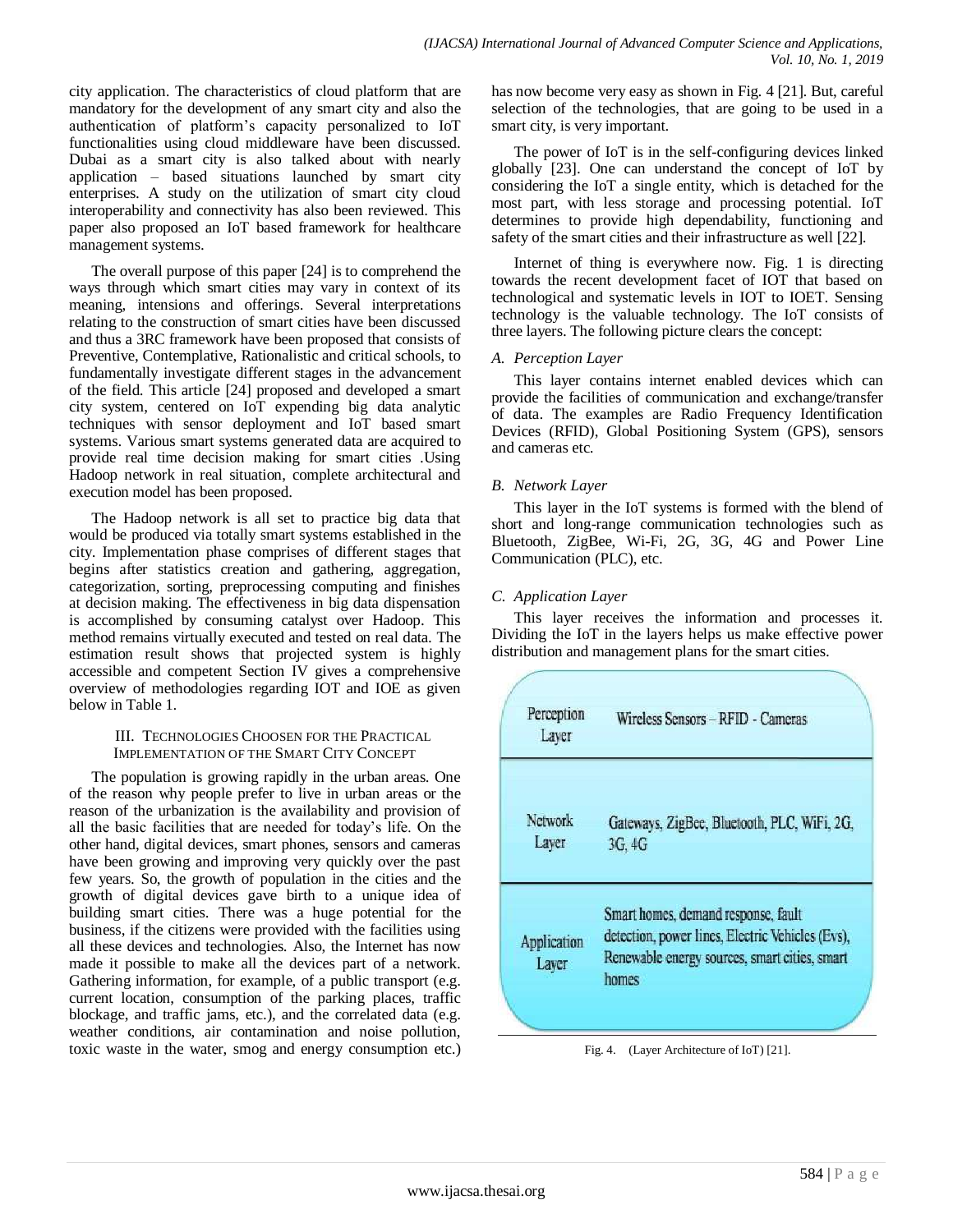## IV. COMPARISON

| TABLE I. | OVERVIEW OF METHODOLOGIES REGARDING IOT AND IOE |  |
|----------|-------------------------------------------------|--|
|          |                                                 |  |

| Author                     | Title                                                                                    | <b>Methodology</b>                                                                                                                | <b>Future work</b>                                                                                                                                                                                                        |
|----------------------------|------------------------------------------------------------------------------------------|-----------------------------------------------------------------------------------------------------------------------------------|---------------------------------------------------------------------------------------------------------------------------------------------------------------------------------------------------------------------------|
| H.Arasteh etal.<br>[14]    | a Survey                                                                                 | Iot-based Smart Cities: RFID, WSN, MIDDLEWARE, smart homes with demand<br>response functions, vehicles networks                   | To offer a mechanism that May Overwhelmed<br>some of the crucial tasks such as privacy right of<br>the citizens.                                                                                                          |
| S. Bhasin etal. [16]       | The Smart City Model<br>Based on IoT                                                     | RFID, ICT(Information And Communication Technology)                                                                               | Planned future work includes applying the concepts of<br>IoT for security features in a smart city and<br>analyzing the efficiency and accuracy of different<br>security models based on IoT.                             |
| D. Oktaria etal.<br>$[17]$ | Smart City Services: A<br>systematic Literature<br>Review                                | PRISMA(Preferred Reporting Items for Systematic Reviews<br>and Meta-Analysis)                                                     | Directed to plan smart city services that will<br>interpretate smart city services as an integrated<br>service system. Consequently, a study about how to<br>engineer service system for smart cities will be<br>planned. |
| N.Mohammed<br>etal. [18]   | Cloud of Things:<br>Optimizing Smart City<br><b>Services</b>                             | WSN, GPS, smartphone app to find parking spot, vehicle-<br>vehicle & vehicle Infrastructure communications                        | To develop a decision support systems that will be<br>centered on the features of the problem, the design<br>and accessible assets in the CoT.                                                                            |
| [19]                       | P.Deshpande etal. Research directions in<br><b>IOET</b> in smart cities                  | WSN(wireless sensors network) IDS(intrusion detection<br>system) RFID, ICT based solutions                                        | This Will revolutionize the further aspects of IOET                                                                                                                                                                       |
| <b>S. Faieg [20]</b>       | A frame work for cloud<br>based context aware<br><b>IOT</b> services for smart<br>cities | Framework proposed named as C2IOT(cloud based context<br>aware IOT services) Cloud computing services model (IAAS,<br>PAAS, SAAS) | This work further gives us directions to reflect on<br>the Integration Of Big Data Techniques To Deal With<br>Increasing services in cloud. This could benefit<br>Greatly from big data based systems                     |
| L. Linder etal. [21]       | Smart cities, A big<br>data platform for smart                                           | <b>BBD</b> platform                                                                                                               | It will further plan to develop the end user<br>services for example alarms based on                                                                                                                                      |
| K. Nowicka [23]            | cloud computing                                                                          | Smart city logistics on Crowd sourcing (to increase community cohesion) Pervasive<br>information, Cloud computing model           | It introduce smart city logistics, Cities Can Reduce<br>And Develop Economically and socially based on<br>Cloud computing models                                                                                          |
| S.thomas Ng [24]           | A master data<br>to unlock the value of<br>big infrastructure                            | Management solutions MDM(master data management), Smart City concept,<br>Semantic web technology (RDF, OWL)                       | This solution could assist stakeholders, timelines and<br>transparency of stakeholders and will help to improve<br>the reliability of decision making through big<br>infrastructure data analysis.                        |

# V. IOT TECHNOLOGIES FOR SMART CITIES

The Internet of Things is thought of as a communication network (broadband) that uses standard communication models [23]. The Internet is used as a junction or union. The practical implementation of the IoT model is based on the wireless communication. Interconnection among different objects can be made a reality using even a low-power standard communication system [21]. Following are some networks that have been defined on the basis of location and the size of the area they can provide communication facility to:

# *A. Home Area Network*

It uses short-range communication standards e.g. Wi-Fi to connect all the supervising and organizing components in a home.

# *B. Home Area Network*

It is used to make communication among customer and the resource distributors which require much greater area coverage than the Home Area Network model.

## *C. Home Area Network*

It provides communication between the client and substation [16]

In the following section, a small explanation of the IoT related technologies is given:

 **Radio Frequency Identification (RFID)-** Including the readers also the tags have an important role in the skeleton of IoT): Implementing the technologies on each related object, getting their automatic identification, and assigning a single digit identity to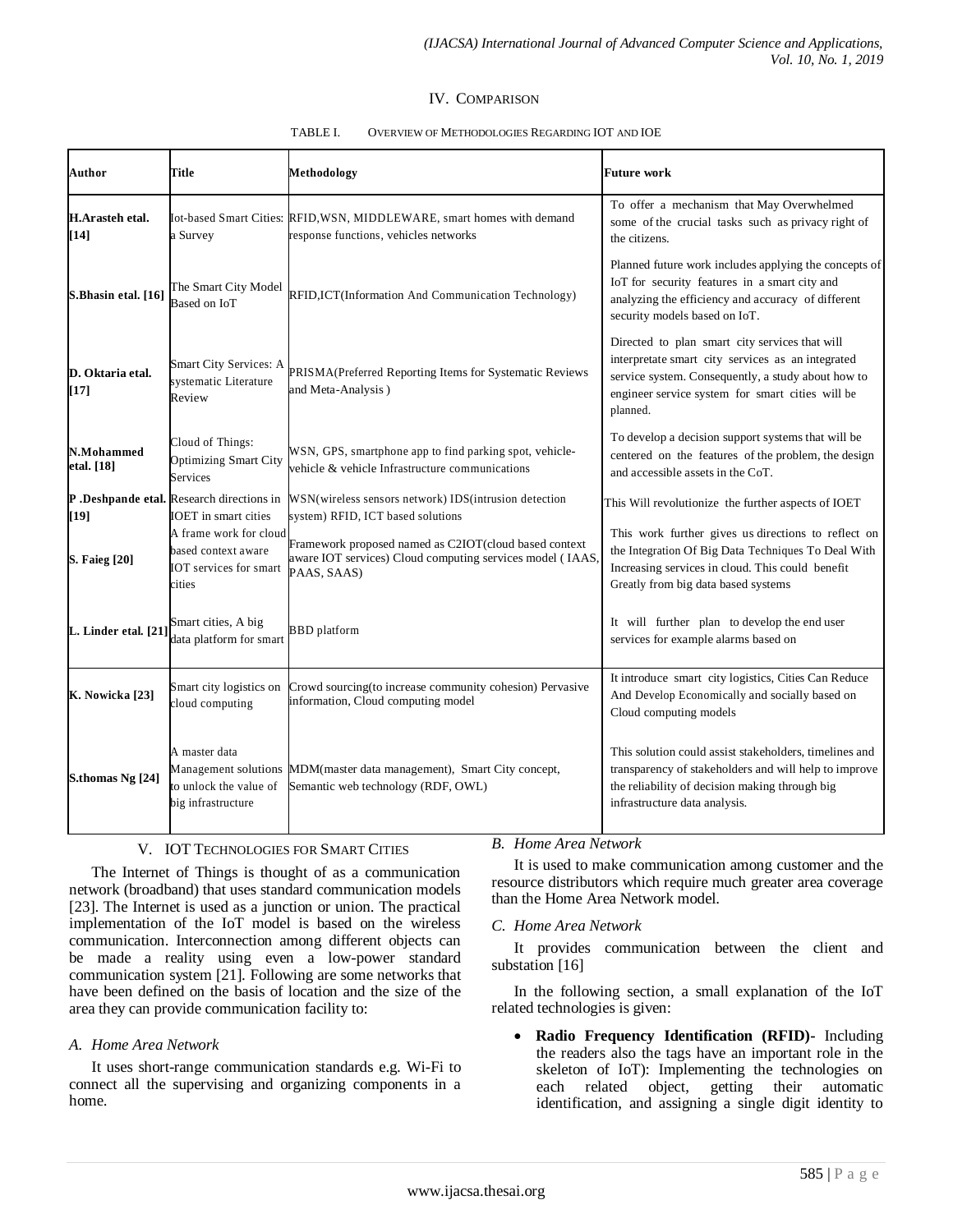any such object will be possible [12]. Some of the services that RFID provides are track and locate objects, healthcare applications, parking lots, and asset management etc.

- **Near Field Communication (NFC)**  It is useful for two way connections in small areas. If this technology is used in smart phones, then the smart phones will also be able to be used in the smart cities. One example of the use of NFC in smart phones can be the use of smart phones as our wallets. The smart phone can then be used as cards in our possession (bank cards, identity cards, transportation cards and access cards etc.). NFC is a two way communication standard, therefore it can also be used for transferring data among devices [11]. Also it can help use change the status of the devices e.g. one can turn on Wi-Fi with the help of this standard.
- **Low Rate Wireless Personal Area Network (LWPAN)** (IEEE 802.15.4) - It is a radio technology that covers small areas (10 to 15 km). This range makes it suitable for smart cities. It consumes less energy and battery life may be up to 10 years [15]. This standard has been defined as the cost-effective and short area communication provider for WSN networks. In addition to the protocols of the upper layer for instance ZigBee and Wi-Fi and 6LoWPAN [2], it includes the two layers of protocols that are at the bottom including physical and medium access levels.
- **ZigBee-** A cost effective and requiring less power wireless communication technology (IEEE 802.15.4). It is very useful for Wireless Personal Area Networks (WPAN). For example computerized homes, medical devices control and other requiring a low bandwidth, cost and power [6]. Some of the application may be the light switches (wireless), electrical meters, and systems for managing the road traffic. Communication among millions of devices in a smart city is possible using ZigBee is easily possible. It utilizes the IPv6 addressing and some additional equipment is needed for its implementation such as ZigBee end devices, a coordinator and router.
- **6LoWPAN-** This has been mentioned to adapt to the IPv6 addressing, because the previous version of addressing which is IPv4 is slowly being overridden by the IPv6 because IPv4 doesn't have addresses that have not been used and it is also not capable of assigning addresses individually to billions of devices, which is the basic requirement of IoT networks. The IPv6 provides 128-bits addresses and has enough address space to support the devices in a smart city environment. But, it creates another problem that some of the old devices can't support IPv6. So, the solution has been found in the form of 6LoWPAN that is a compressed format of IPv6 .
- **Wireless Sensor Networks (WSNs)** These Sensor Networks make miscellaneous data available and can be useful for various fields such as healthcare and governmental and environmental services etc. [2]. It can

also be combined with the RFIDs to gain many objectives such as obtaining information about the current location of different men and women and other things, their heartbeat and body-temperature, for instance. A wireless sensor network is mainly made with the help of sensor nodes that work wirelessly. These nodes have electro-magnetic waves (radio) interference, converter (analog-digital), a number of sensors, storage and to make all the components function properly power supply is required [5]. The following diagram gives a clear understanding of the details given in this paragraph. A wireless sensor node is usually very small and can be applied in any environment. The only limitation of a wireless sensor node is the dependence on the power supply. Because the battery life is limited so there must be found other ways to supply the power such as solar energy can also be used for this purpose

- **Dash7** A very good standard for Wireless Sensor Networks, provides long range and support low power applications e.g. smart buildings and logistics etc. It is an ideal networking standard for HANs. It operates at 433-MHZ and provides better walls penetration than 2.4-GHZ [9]. Dash is a medium range standard and is known as kilometer-range protocol. It seems very attractive for military applications, such as building substations. Some other application examples may be unsafe material monitoring, manufacturing and go down betterment and the development of smart meters etc as shown in Fig. 5.
- **3G and Long Term Evolution (LTE)** Technologies for communicating wirelessly using mobile phones and the devices for data storage (data terminals). These technologies are now available everywhere in the world. Because, mobile phones have now become the necessity of each and every individual these days. These technologies are for long range communication and broadband services. These are used for Wide Area Networks which require long area coverage. However, there are a few problems in the practical use of these services which must be addressed. Main issues are the high data costs from the providers and the limitations in the devices from the manufacture to not to support these technologies.
- **Addressing** The internet provides the facility of interconnection among billions of devices. So the addressing schemes must be made better, because the IoT aims at connecting almost all the physical object on yhe planet to the networks [8]. For smart cities, currently IPv6 is a suitable addressing scheme, which supports billions of devices and has space for more
- **Middleware-** Because of the difference in the nature of devices, limited storage capacity, limited processing resources, and countless applications of different types, the middleware has a very vital role in the implementation of IoT and smart city concepts for connecting the things at the application layer. The main aim of this middleware is to combine the working